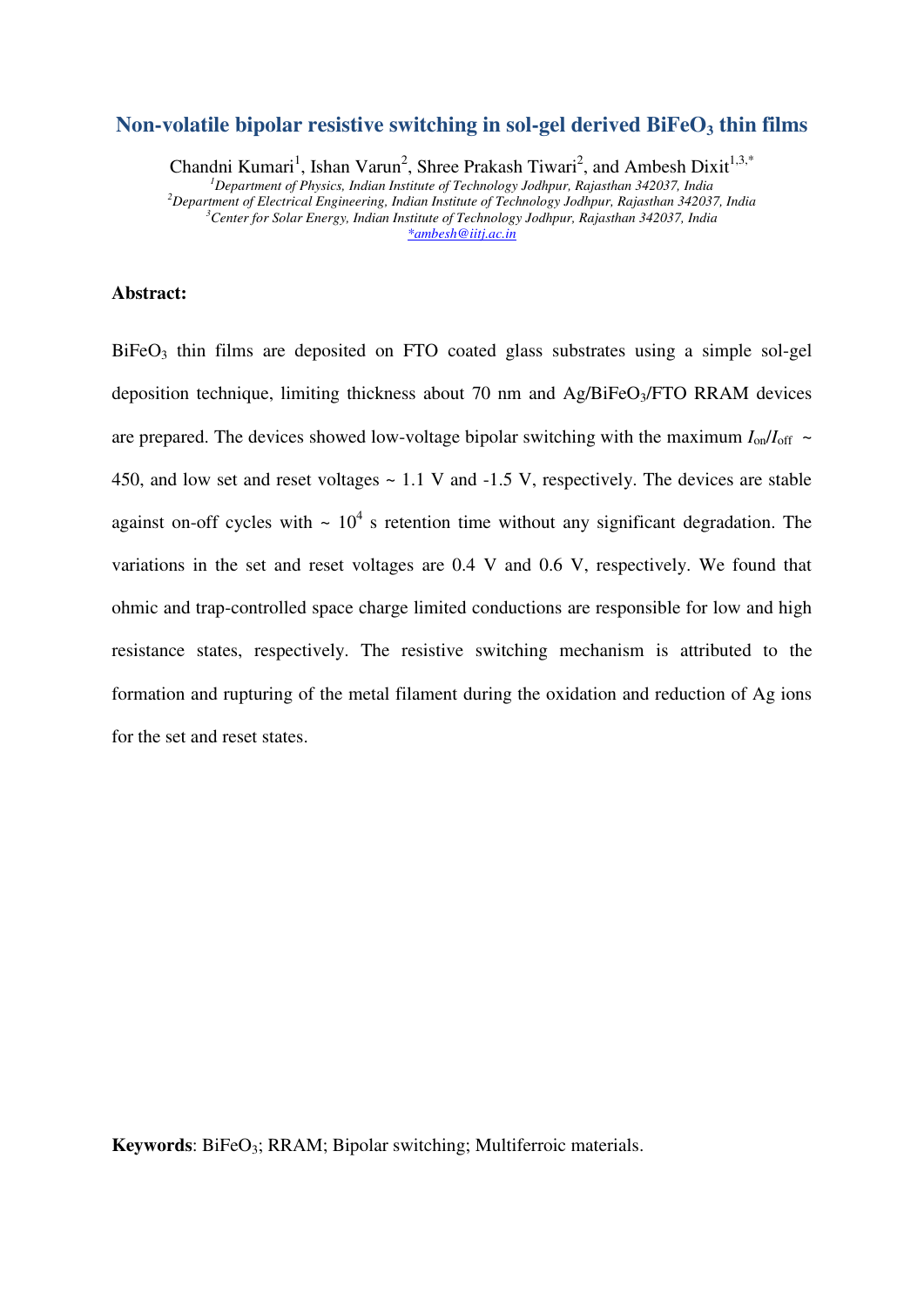### **Introduction:**

The resistive random access memory (RRAM) based non-volatile memory devices are attracting attention due to their simple device geometry, high switching speed, low power consumption, longer retention time and switching endurance in conjunction with the possibilities for scaling up towards practical applications.<sup>1-3</sup> This works on the principle of resistive switching, which can be realized in simple metal-insulator-metal (MIM) capacitorlike structures. The RRAM device switches between conducting and non-conducting states by manipulating external stimuli, such as electric field.<sup>4-6</sup> These devices are explored in numerous transition metal oxides and perovskites like  $HfO_2^7$ ,  $TiO_2^8$ ,  $Al_2O_3^9$ ,  $Ta_2O_5^{10}$ ,  $Pr_{0.7}Ca_{0.3}MnO_3^{11}$ , BiFeO<sub>3</sub><sup>12</sup>, and SmGdO<sub>3</sub><sup>13</sup>. The onset of resistive switching behavior is attributed to the formation and rupture of conducting filaments<sup>14-16</sup>, Schottky barriers  $17$ , polarization induced tunneling effect  $18-19$  and trap charging/discharging process.<sup>20</sup> The formation of the conductive filament (CF) is proposed as one of the main sources for switching an RRAM device between the conducting low resistance state (LRS) and nonconducting high resistance state (HRS). The formation and rupture of the filament in RRAM is attributed to either the oxygen vacancy generation or the diffusion of active metal ions from the top or bottom electrodes into the active layer under the effect of the extremely high electric field. 21-28

The formation of the filament is attributed to the presence of foreign atoms, especially coming from electrodes or intrinsic defects in the active material. The oxidizing metals such as Ag or Cu are used as the active top electrodes (TE) and inert metals such as Pt or W bottom electrodes (BE). The active electrode atoms may act as the source for forming a conducting filament, as foreign atoms in the active layer. The positive bias on TE leads to the oxidation of active material and the metal atoms start depositing on the counter electrode. The deposited metal atoms propagate from BE to TE because of the high electric field, and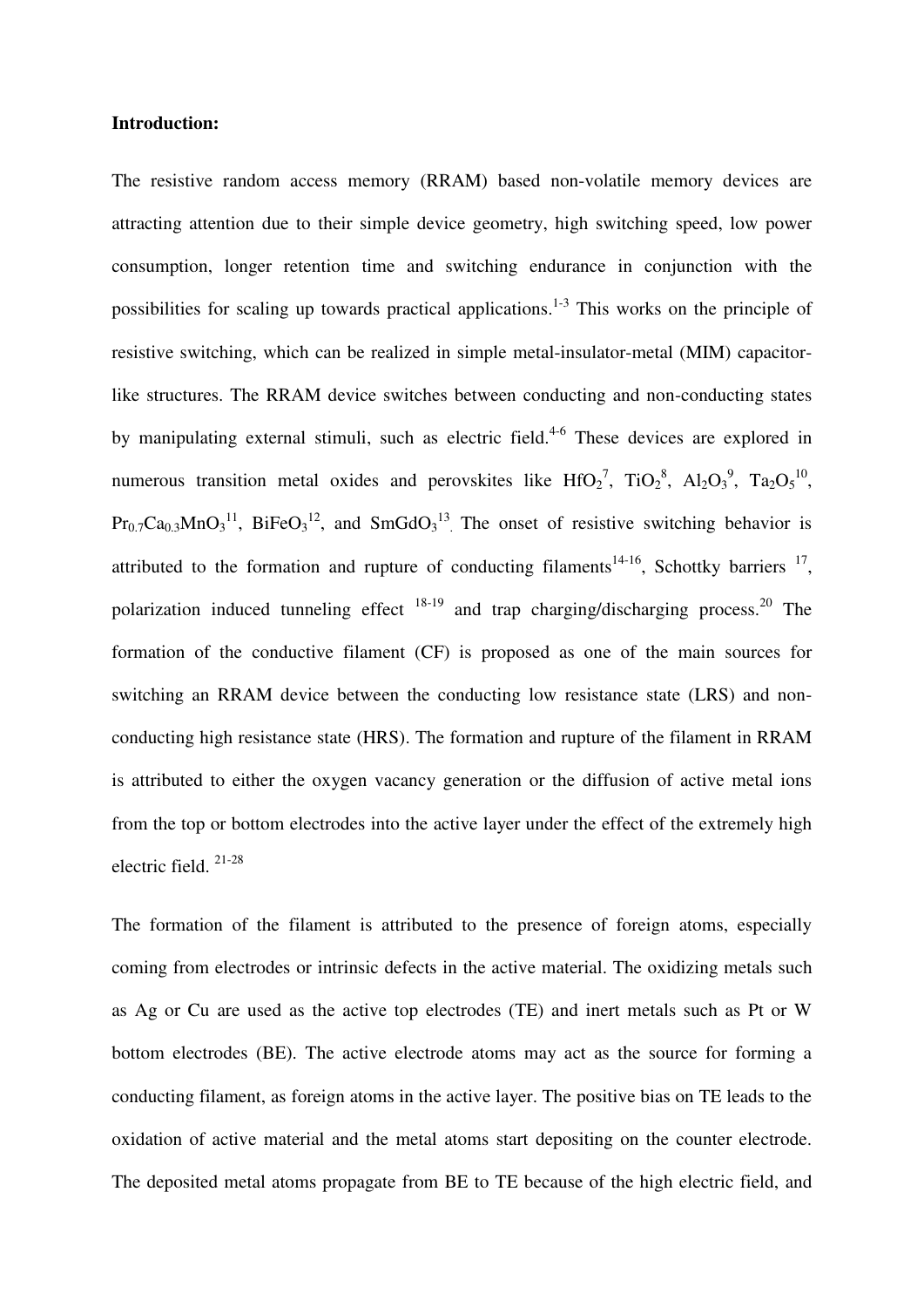thus, form a conducting path. This causes a short circuit in the memory cell, bringing the device in ON state. Further, the filament can be dissolved by applying a negative bias on TE, causing the memory cell to return to OFF state. The device working on this model is known as conducting-bridge random access memory (CBRAM) or electrochemical metallization cells (ECM). In contrast to the foreign atoms based filament approach, high work function electrodes e.g Pt or W are used as TE for intrinsic defects mediated conducting filament. Here, the application of positive field forces the migration of oxygen vacancies in the active layer, leading to the formation of conductive filament. This will bring the memory cell in ON state, which can be reverted back to OFF state by applying the opposite polarity causing the rupture of the filament. <sup>29</sup> RRAM working on this model is known as valance change memory (VCM). When the device is turned ON from OFF state, then it is in Set state and when it is turned OFF from ON state, is in Reset state. These ON-OFF resistance states (RS) are reproducible, where ON and OFF states are considered as low resistance state (LRS) and high resistance state (HRS), respectively. These LRS/HRS memory devices are divided into two sub-categories: the first one is unipolar RS, where the set and reset states are determined by the amplitude of the bias voltage and is independent of the polarity and the second one is bipolar RS where set and reset states depend on bias-polarity.

Various perovskite materials are explored for RRAM application and recently bismuth ferrite is identified as a potential room temperature magnetodielectric material  $30-31$ . The magnetodielectric properties of bismuth ferrite may provide an additional degree of freedom to control the magnetic order parameter by external electric field or vice-versa. These thin films are deposited using pulsed laser deposition (PLD)  $^{12,32}$ , RF/DC sputtering  $^{33-35}$  and solgel methods <sup>36-37</sup>. However, the large leakage current limits its ferroelectric properties because of the presence of unintentional oxygen vacancies. In contrast, these oxygen vacancies can be of great importance, realizing the resistive switching characteristic in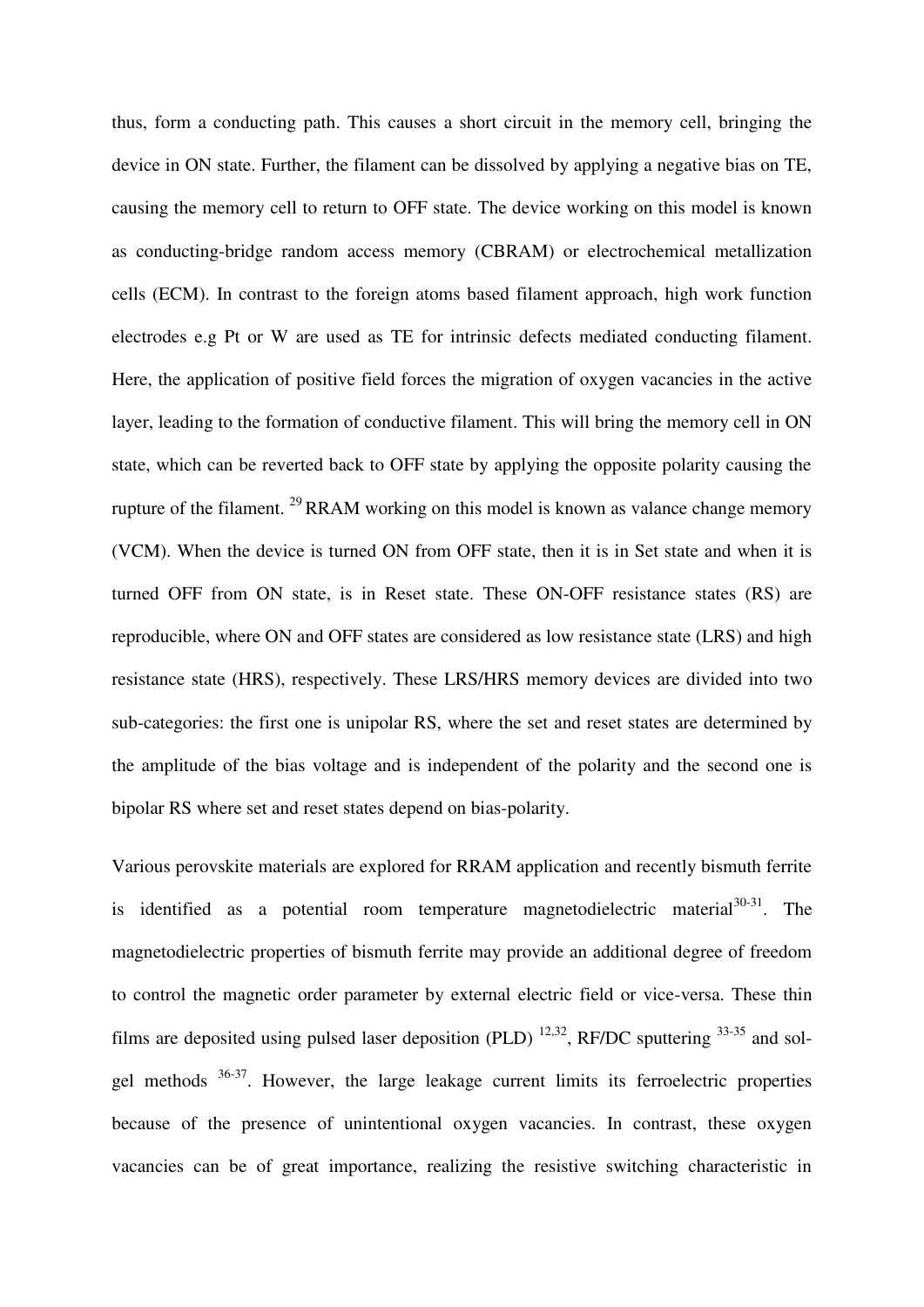$BiFeO<sub>3</sub>$  thin films. The formation of these vacancies depends on thin film growth process. The recent work on  $BiFeO<sub>3</sub>$  reports both unipolar and bipolar RRAM characteristics against an external applied electric field, where the ferroelectric properties and relatively large leakage current are attributed to the observed memory characteristics  $32-37$ . These RRAM memory devices are realized on  $BiFeO<sub>3</sub>$  thin films deposited using PLD and sputtering. However, the existence of both unipolar and bipolar resistive switching behavior in  $BiFeO<sub>3</sub>$  is not very clear. This motivated us to investigate the switching behavior in the simple and lowcost solution processed BiFeO<sub>3</sub> thin films in Ag/BiFeO<sub>3</sub>/FTO RRAM device configuration. We have used silver as top contact because of its better conducting nature. FTO is used as bottom electrode because the small (~0.3 eV) work function difference between BFO and FTO, which may allow easy flow of electrons at the BFO/FTO interface, even after applying a small potential difference. The investigated device structure is the first report to the authors" knowledge, where silver (Ag) as the top and fluorine doped tin oxide (FTO) as the bottom electrodes are used to investigate the switching characteristics in  $B$ iFeO<sub>3</sub> thin films.

In this work, we report the resistive switching behavior of sol-gel derived  $BiFeO<sub>3</sub>$  thin films based Ag/BFO/FTO RRAM devices. This particular MIM structure showed relatively lower operating voltage and power consumptions. The experimental results substantiate that the switching behavior is bipolar and very stable against ON/OFF cycling. The probable mechanism for this observed RRAM characteristics is attributed to the formation and rupture of metal filaments due to the dissolution of TE under a bias voltage. These  $Ag/BiFeO<sub>3</sub>/FTO$ RRAM devices showed enhanced on/off current ratio and retention time.

### **Experimental details:**

The stoichiometric ratio of bismuth nitrate pentahydrate  $(Bi(NO_3)_3, 5H_2O, 98\%$  Alfa Aser) and iron nitrate nonahydrate  $(Fe(NO<sub>3</sub>)<sub>3</sub>.9H<sub>2</sub>O, 98% Alfa Aser)$  as precursors are used in 10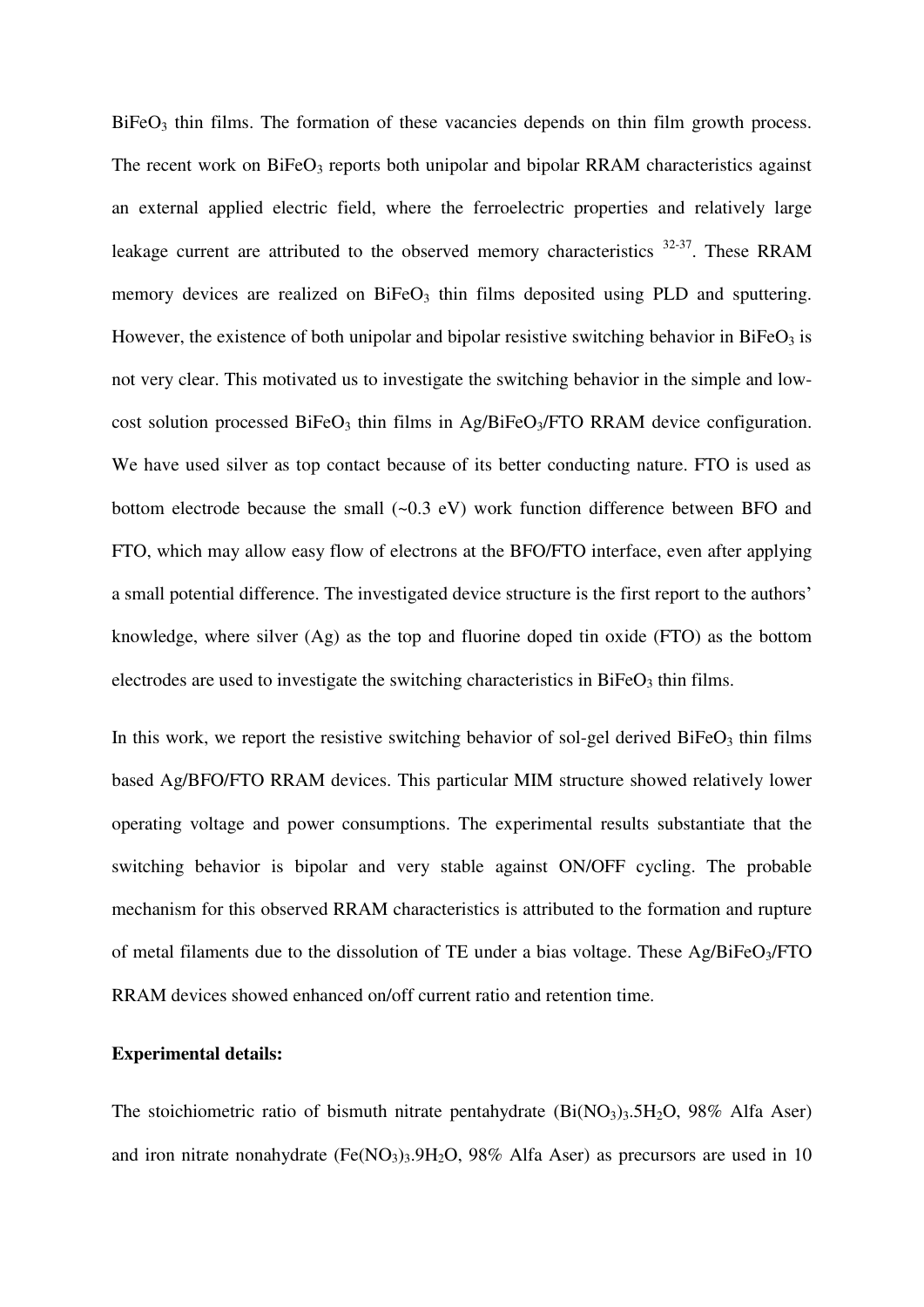ml of 2-methoxyethanol to make a 0.3 M solution. The resulted solution is continuously stirred at 80 °C till a transparent dark brown color gel is formed. This gel is aged for 24 hours at room temperature to achieve the necessary viscosity for synthesizing thin films. The gel is spin coated at 3000 revolutions per minute (RPM) for 30 seconds, followed by heating at 350 °C on a hot plate for 5 minutes in the air. This is repeated twice to achieve the desired thickness for RRAM studies. Finally, the spin-coated BFO thin films are annealed at 450 °C for 3 hours in air to achieve the desired crystallinity. The thickness of the films is measured using profilometer and is about 70 nm  $\pm$  6 nm. The schematic structures of fabricated RRAM devices are shown in Fig. 1(a). The silver "Ag" contacts are thermally evaporated on  $BiFeO<sub>3</sub>$ using a shadow mask. The geometrical dimensions for these contacts such as thickness and diameter are  $\sim$  300  $\mu$ m and 500  $\mu$ m, respectively. The separation between these contacts is kept about 500 µm. RRAMs are biased with a positive potential at top electrode (TE) in conjunction with the grounded bottom electrode (BE), Fig. 1(a).

## **Results and discussion:**

X-ray diffraction (XRD) measurements are carried out in the lock-coupled mode using Bruker D8 powder diffractometer at room temperature with a Cu  $K_a$  ( $\lambda$ =1.5406 A<sup>°</sup>) monochromatic incident radiation source, operating at 40.0 kV and 40.0 mA. The scanned 2θ range is 20°-70°. The step size is 0.02° per second.. The measured XRD diffractogram is plotted in Fig 1(b) for synthesized BiFe $O_3$  thin films. BiFe $O_3$  thin films are polycrystalline and crystallized in the rhombohedral crystallographic phase structure. The results are in agreement with ICDD # 72-2035. A relative texturing along (012) direction is observed for  $BiFeO<sub>3</sub>$  thin films, Fig. 1(b), without any impurity phase.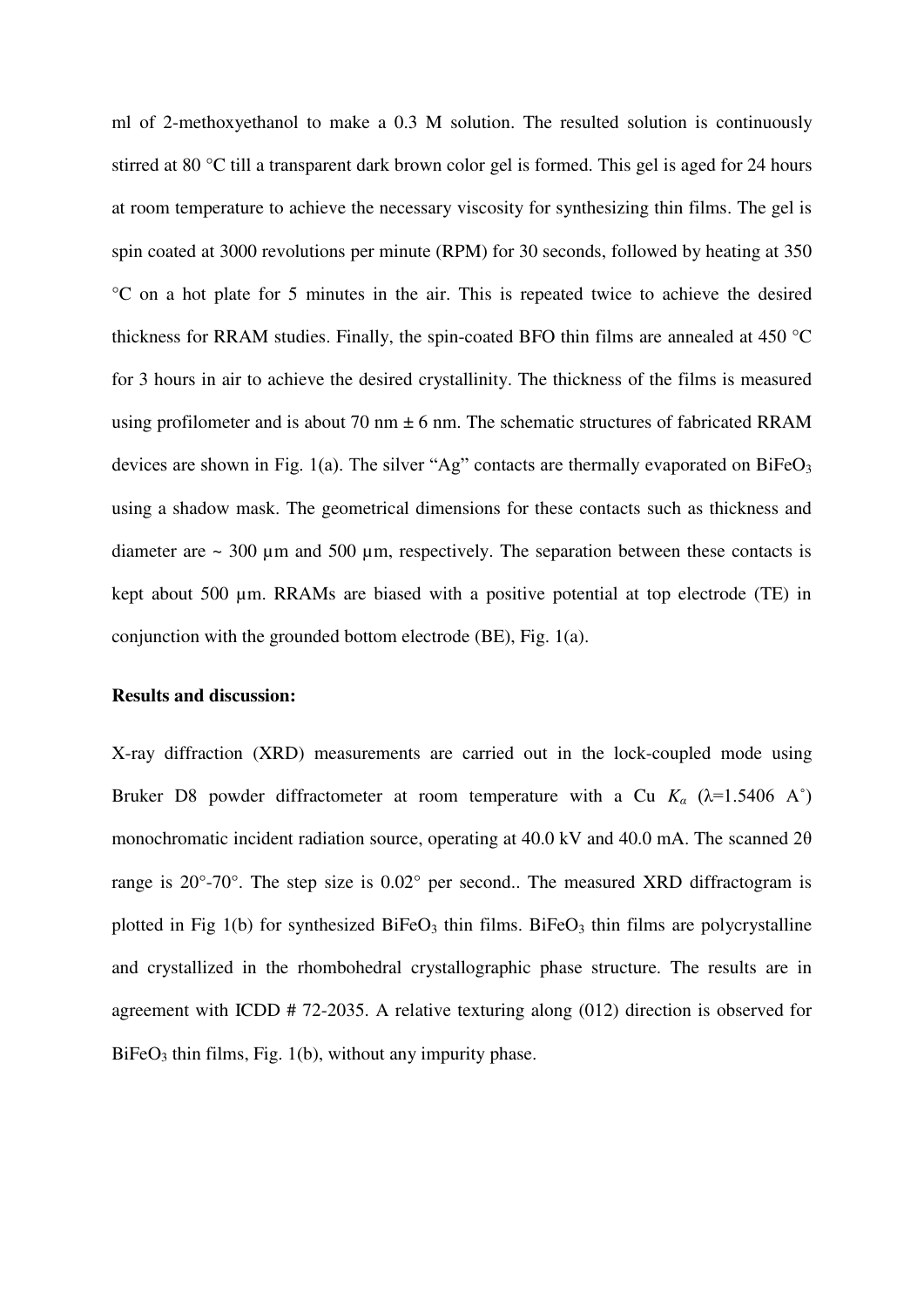

Figure1: (a) Schematic representation of Ag/BiFeO<sup>3</sup>/FTO/Glass device configuration used in present investigation, (b) X-ray diffractogram, (c)  $(\alpha \cdot h \nu)^2$  versus energy (hv) and (d) atomic force microscopic image for  $BiFeO<sub>3</sub>$  thin films

The optical reflectance measurements are carried out using UV-Vis diffuse reflectance spectroscopy (DRS) and data is plotted as an inset in Fig. 1(c). The reflectance data is used to calculate absorbance ' $\alpha$ ' using Kubelka-Munk function and  $(\alpha.E)^2$  is plotted against energy E in Fig. 1(c). The measured optical band gap is  $\sim 2.47$  eV, consistent with the reported literature.<sup>38</sup> Atomic force microscopic (AFM) measurements are carried out to probe the surface morphology and the collected image is shown in Fig. 1(d). The microstructure suggests that films are relatively smooth and root mean square (RMS) roughness is 12±0.4 nm. The observed surface roughness is attributed to the sol-gel deposition process, used for synthesizing these BFO thin films.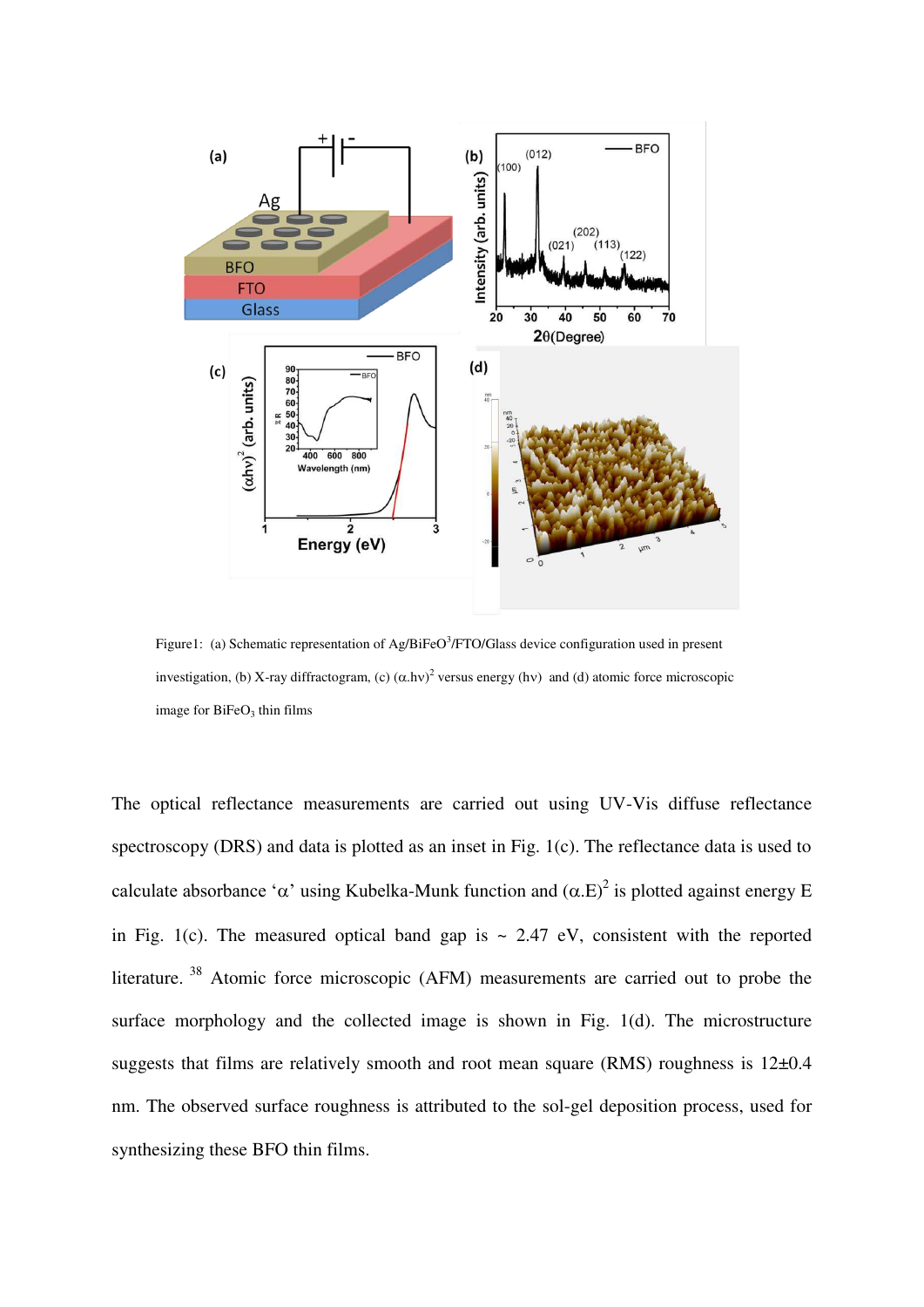The resistive switching characteristics are carried out using a Keithley 4200-SCS parameter analyzer. The device configuration is shown in Fig. 1 (a) where positive potential is applied at the TE and BE is grounded. The measured current-voltage (I–V) characteristics of the Ag/BiFeO<sub>3</sub>/ FTO RRAM device is shown in Fig 2(a) under -2 V  $\rightarrow$  0 V  $\rightarrow$  2 V  $\rightarrow$  0 V  $\rightarrow$  -2 V voltage sweep. A compliance current of 10 mA is applied to avoid the hard breakdown of devices. The direction of current conduction is from bottom electrode to the top electrode through the BiFe $O_3$  film in these devices as per the applied bias profile. A high voltage is applied across the device to turn an RRAM device on for the first time and the process is called electroforming. In the electroforming process, the current rises suddenly from low to high value, leading to the resistance drop due to the formation of the primary conductive filament (CF) between TE and BE. This process is shown as an inset in Fig. 2(a), showing an abrupt increase in current at forming voltage  $(V_f) = 2.55$  V. Further, when a sweep is applied from 0 to 2 V, an abrupt current increase is seen at 1.15 V in positive bias region. This increase in current switched the HRS to the LRS and the process is called the set process. The device is maintained in LRS, while voltage sweeping is carried out from 2 V to 0 V. The bias voltage is swept from 0 to -2 V without any compliance in the negative bias region, the current decreased from high to low value around -1.5 V. This sudden drop in current is attributed to the switching from LRS to HRS and is called the reset process. The device is maintained in HRS while bias is swept from -2 V to 0. The maximum  $I_{on}/I_{off}$  ratio is 450 for these RRAM devices. The set and reset process depends on the polarity of the applied voltage and not on the amplitude, substantiating that investigated devices are showing bipolar resistive switching characteristics.

The reproducibility of the switching characteristics is measured upto 100 multiple cycles and results are summarized in Fig 2(b). These measurements confirm the reproducibility and stability of devices even after multiple cycles.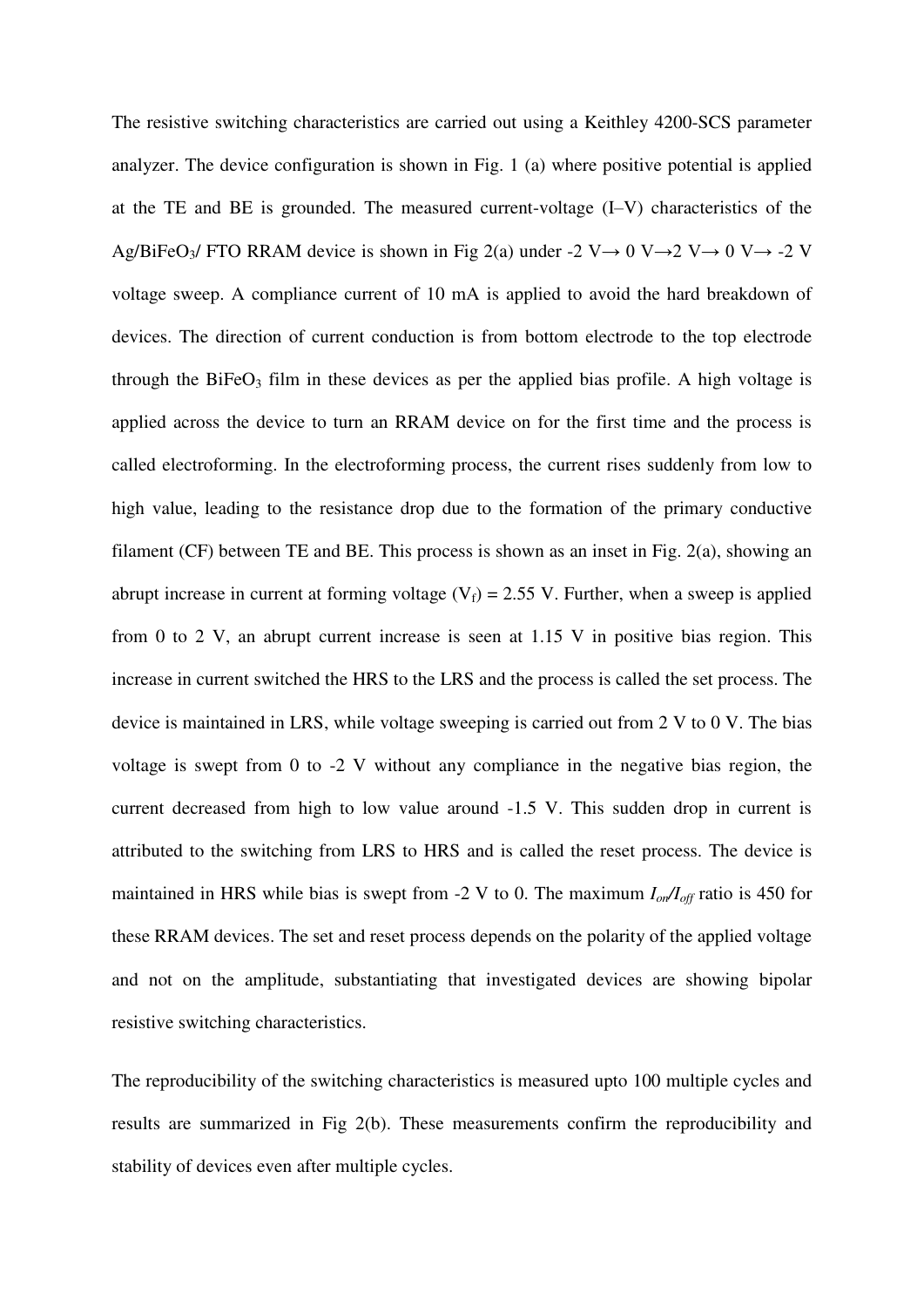

Figure 2: (a) First current-voltage (I-V) switching cycle, (b) Multiple I-V cycles up to 100 cycles with an interval of 20 cycles to ensure clarity in data, (c) retention characteristics i.e. resistance in LRS and HRS states as function of time, and (d) cumulative distribution for set and reset voltage

The retention characteristics are investigated for LRS and HRS at room temperature for  $10<sup>4</sup>$ seconds to ensure reliability and results are summarized in Fig. 2 (c). The resistance is extracted at a read voltage of 0.2 V, which showed a well-maintained storage window. The resistance values for HRS and LRSs are constant throughout the time without any significant degradation, Fig 2(c), substantiating the non-volatility of programmed logic states of the device.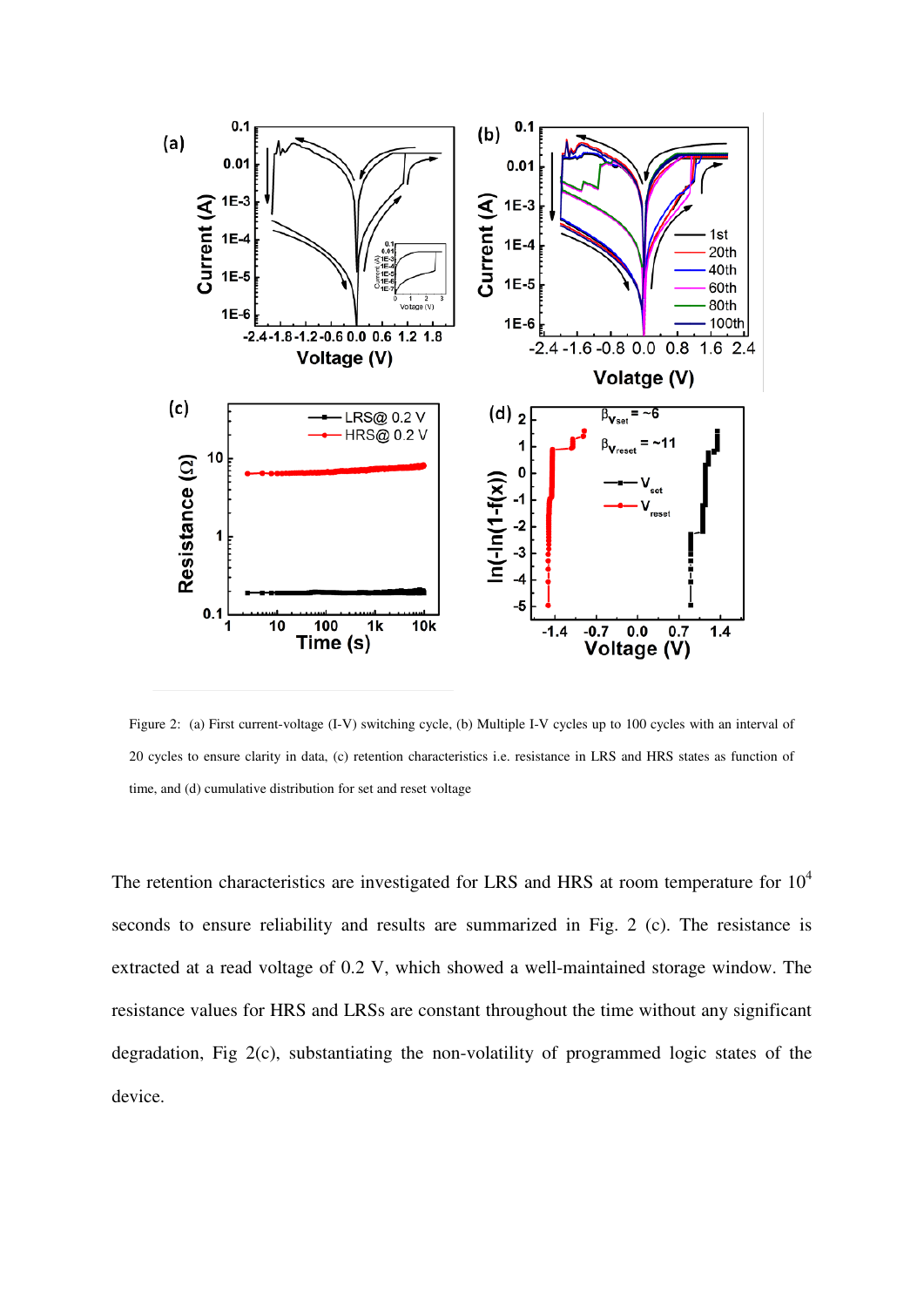Further,  $V_{\text{set}}$  and  $V_{\text{reset}}$  voltages are plotted in Fig 2(d) as Weibull's cumulative distribution function, defined as  $\ln[-\ln{1 - F(V)}] = \beta \ln(V)$ ; where  $\beta$  is the shape parameter of the distribution and  $F(V)$  is the measured voltage (set or reset) function. <sup>39</sup> The respective values of shape parameter  $\beta$  are 6 and 11 for the set and reset voltage functions, respectively. The variation in reset threshold voltage  $V_{reset}$  lies in the range of -0.9 V to -1.5 V and that for set voltage in 0.9 V to 1.3 V voltage window. The statistical analysis also yields the average values 1.15 V and -1.4 V for  $V_{\text{set}}$  and  $V_{\text{reset}}$ , respectively.

The onset of current conduction mechanisms is investigated to understand the switching behaviors of  $BiFeO<sub>3</sub>$  thin films by probing the first I-V cycle in both positive and negative bias region. The logarithm of current and voltage measurements are shown in Fig  $3(a) \& (b)$ . The memory cell starts with HRS initially. The conduction mechanism in RRAM memory cells, especially for HRS state, is assisted by the trap-controlled space charge limited conduction (SCLC), which consists of three regions: (i) Ohmic region (I  $\propto$  V<sup>m</sup>; m = 1), (ii) Child's law region (I  $\propto V^m$ ; m = 2), and (iii) the steep current increase region. <sup>40-41</sup> According to this conduction mechanism, at lower voltage (Ohmic region), the injected carriers are lower than the thermally generated charge carriers, which depends on the applied electric field and the electronic properties of the insulating materials. The injected carriers exhibit large relaxation time, which does not allow these carriers to travel through the entire film thickness. This condition leads the carriers to follow Ohm's law  $(m<sub>1</sub>)$  and the device remains in HRS state. Further increase in the applied voltage leads to the increase in injected charge carriers, dominating over the thermally generated charge carriers. This causes filling of the available trap sites in the film. This brings Ohmic region to space charge limited region (Child's law,  $m\sim 2$ ). When all the trap sites are filled, the injected carriers are free to move along the film, leading to a sharp change in current and bringing the device in LRS state. The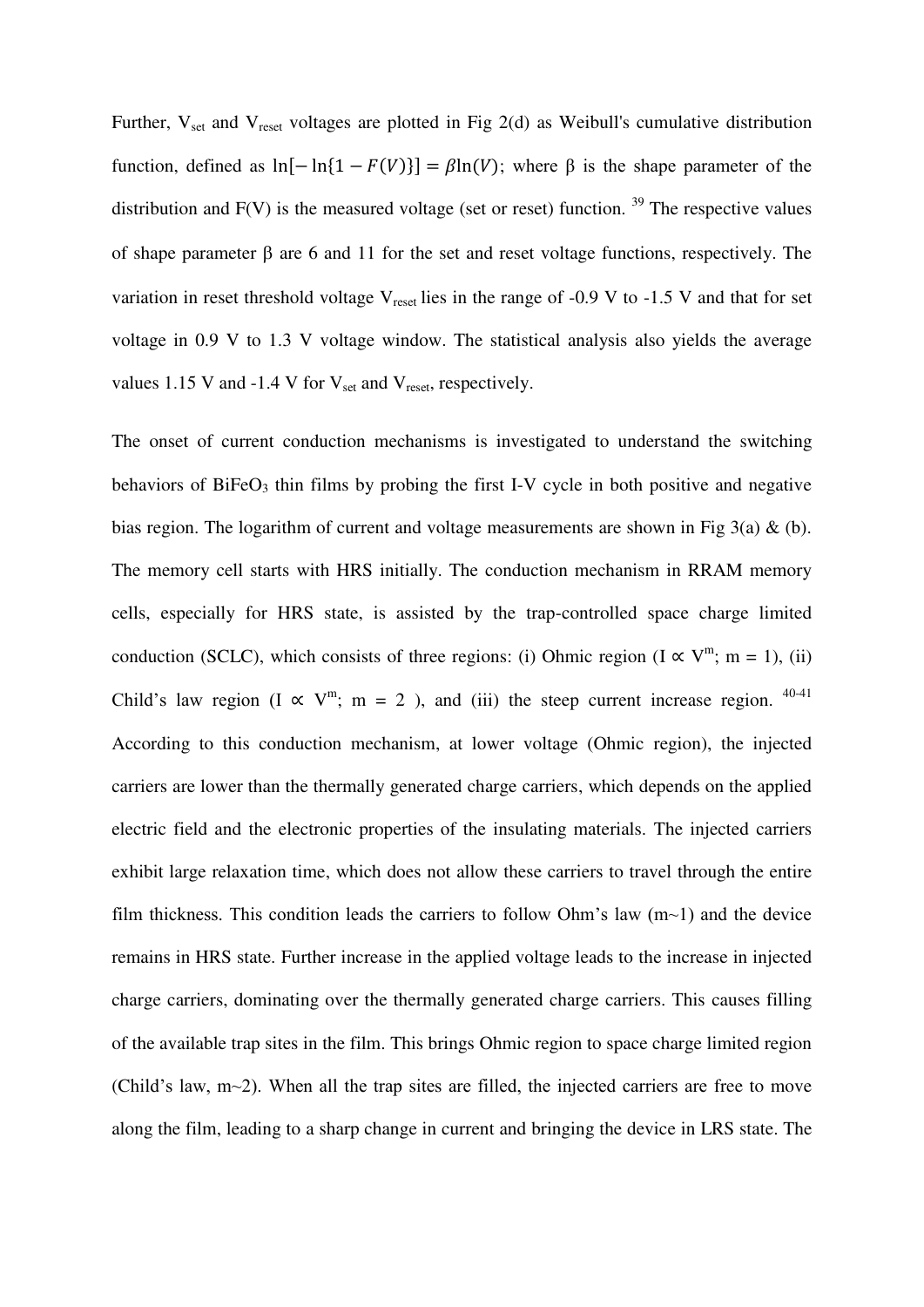Ohm's law and Child's law region are described as  $J_{0hm} = q n_0 \mu_{\tau}^V$  $\frac{v}{d}$  and  $J_{\text{Child}} = \frac{9}{8}$  $rac{9}{8} \mu \varepsilon \frac{V^2}{d^3}$  $\frac{v}{d^3}$ ; where q is the elementary charge,  $n_0$  is the free charge carrier concentration in thermal equilibrium, μ is electron mobility, V is the applied voltage, d is the thickness of thin film and  $\varepsilon$  is the static dielectric constant<sup>42</sup>.

The device switches from HRS to LRS state at 1.1 V during the set process and the slop of I-V curve substantiate the Ohmic conduction mechanism in this low voltage region. Fig 3(a)  $\&$ (b). The different observed current conduction behavior of LRS (Ohmic conduction) and HRS (superimposed Ohmic and SCLC conduction) also support that the ON state conductivity is due to the confined filament effect rather than a homogeneously distributed charge effect. This further suggests that the active medium is much smaller than the memory cell size, providing a possibility of high-density RRAM devices.<sup>43</sup> The similar current conduction characteristics are observed for the negative bias region during reset process, where the transition from LRS to HRS is taking place, Fig. 3(b).

The SCLC conduction mechanism model is used to describe both type of filament formation i.e CBRAM and VCM as reported earlier<sup>44,45</sup>. However, resistive switching behaviour of the devices with active TE (Ag/Cu) is attributed to the formation and rupture of active electrode metal ion bridge formed between TE and BE under the application of the applied electric field<sup>14,46,47</sup>. These observations substantiate that observed switching response in Ag/BFO/FTO device is due to the formation and rupture of Ag metal ion bridge.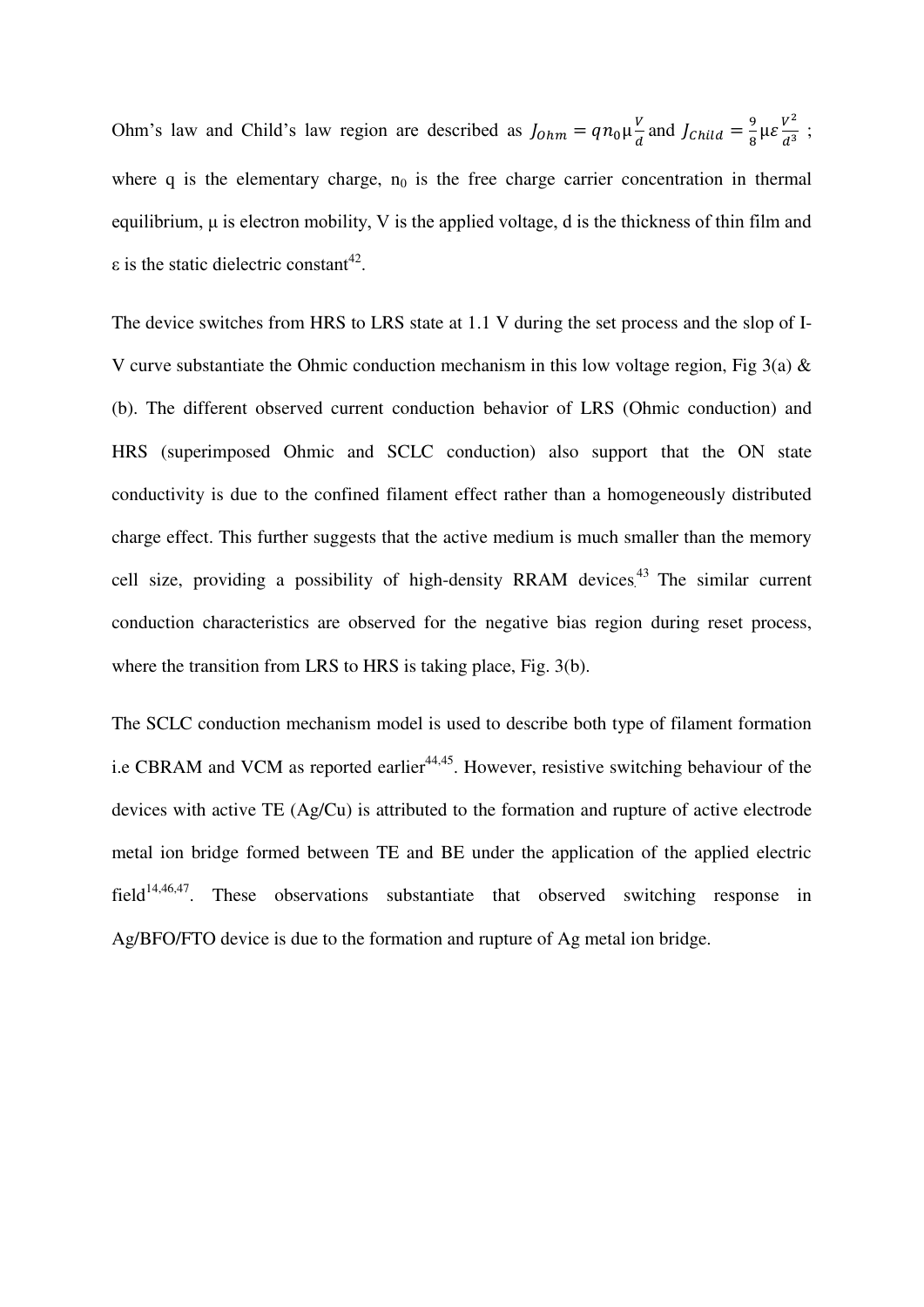

Figure 3: Current-voltage logarithmic plots for (a) set process and (b) reset process; Schematic representation of (c) Ag atom mediated conductive filament formation and (d) rupturing of the filament

Further, when a positive bias is applied on Ag TE, the metal oxidizes. As a result,  $Ag<sup>+</sup>$ cations are generated as  $Ag \rightarrow Ag^+ + e^-$ . These  $Ag^+$  ions migrate toward FTO BE passing through BFO layer under strong electric field and these cations with electrons at BE recombine as  $Ag^+ + e^- \rightarrow Ag$ , forming Ag atoms. The continuous accumulation of Ag metal atoms at the cathode i.e. BE leads to the growth of an Ag conducting bridge, as shown schematically in Fig 3 (c). This conducting bridge reaches the TE at  $V_{set}$  finally, causing the onset of RRAM ON state. The transition of ON state, (i.e. formation of metallic bridge) causing the Ohmic nature of LRS, as observed in Fig 3 (a)  $\&$  (b). Further, on reversing the bias polarity, the dissolution of Ag atoms start along the bridge, where power dissipation is the maximum, because of Joule heating associated electrochemical reaction. This brings RRAM device back to the OFF state, as explained schematically in Fig 3 (d).  $^{48}$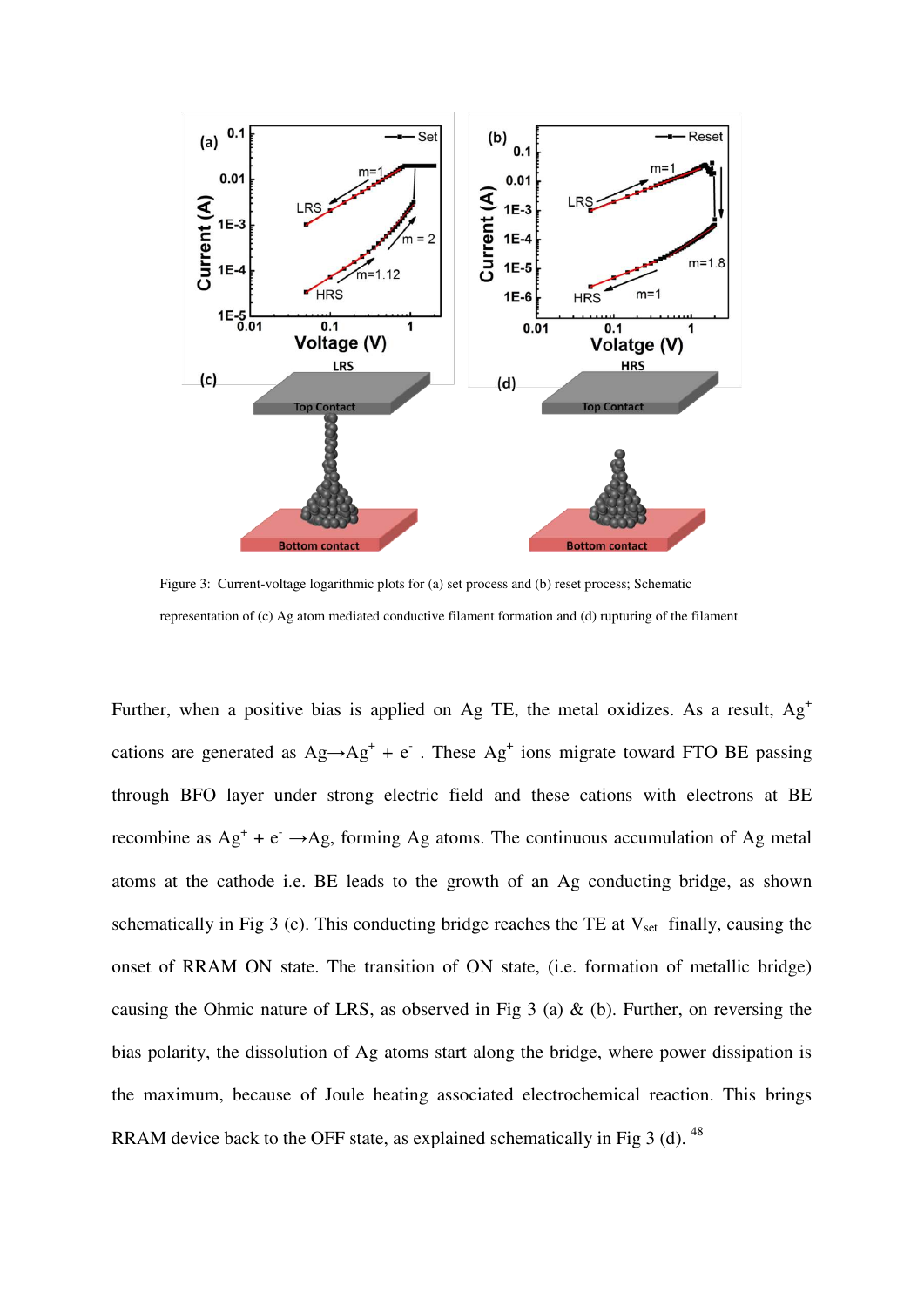### **Conclusion:**

In summary,  $BiFeO<sub>3</sub>$  thin films are fabricated on FTO coated glass substrates using a simple and effective low-cost solution derived process. The non-volatile bipolar resistive switching is observed for Ag/BiFeO<sub>3</sub>/FTO device configuration with moderate  $\sim 450 \, I_{\text{on}}/I_{\text{off}}$  ratio. The device showed large retention characteristics up to  $10^4$  s and low switching voltages  $\sim 1.1$  V and -1.5 V for the set and reset process, respectively. The devices also showed good reproducibility up to 100 cycles. The dominant conduction mechanisms found are Ohmic and space charge controlled SCLC in LRS and HRS, respectively for both negative and positive bias regions. The LRS and HRS states are attributed to the formation and rupture of Ag conductive filaments substantiating the bipolar resistive switching performance for Ag/BiFeO3/FTO RRAM devices.

### **Acknowledgement:**

Author Ambesh Dixit acknowledges Department of Science & Technology (DST), Government of India, through grants DST/INT/Mexico/P-02/2016 and DST/INR/ISR/P-12/2014 for carrying out experimental work.

#### **References:**

- 1 R. Waser and M. Aono, "Nanoionics-based resistive switching memories.," *Nat. Mater.*, **6** [11] 833–40 (2007).
- 2 GI Meijer, "Who Wins the Nonvolatile," *Science (80-. ).*, **319** [5870] 1625–1626 (2008).
- 3 R. Waser, R. Dittmann, C. Staikov, and K. Szot, "Redox-based resistive switching memories nanoionic mechanisms, prospects, and challenges," *Adv. Mater.*, **21** [25–26] 2632–2663 (2009).
- 4 A. Sawa, T. Fujii, M. Kawasaki, and Y. Tokura, "Interface resistance switching at a few nanometer thick perovskite manganite active layers," *Appl. Phys. Lett.*, **88** [23] 2004–2007 (2006).
- 5 T. Fujii, M. Kawasaki, A. Sawa, H. Akoh, Y. Kawazoe, and Y. Tokura, "Hysteretic current-voltage characteristics and resistance switching at an epitaxial oxide Schottky junction SrRuO3/SrTi0.99Nb0.01O3," *Appl. Phys. Lett.*, **86** [1] 2003–2006 (2005).
- 6 X. Chen, G. Wu, H. Zhang, N. Qin, T. Wang, F. Wang, W. Shi, and D. Bao, "Nonvolatile bipolar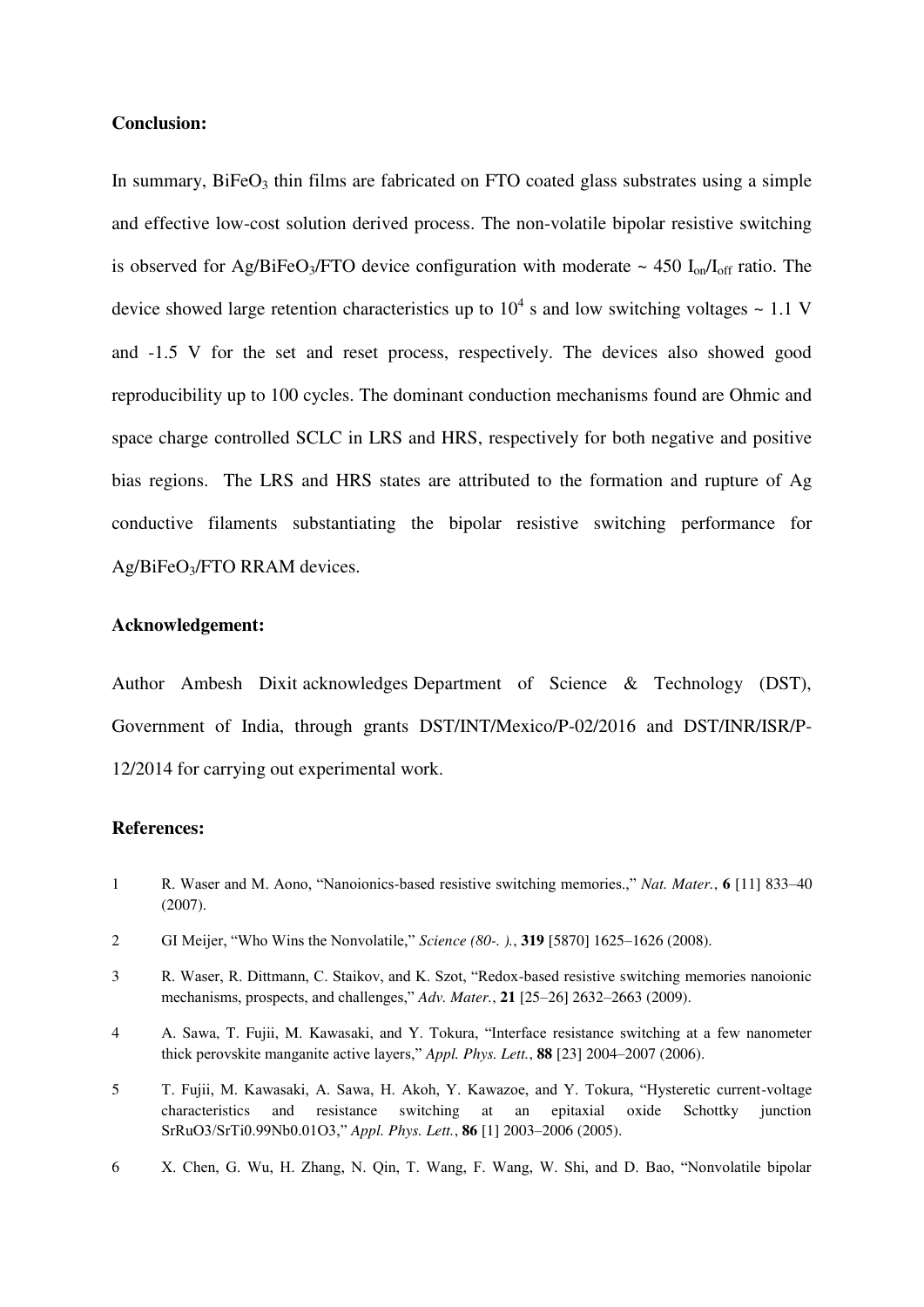resistance switching effects in multiferroic BiFeO 3 thin films on LaNiO3-electrodized Si substrates," *Appl. Phys. A Mater. Sci. Process.*, **100** [4] 987–990 (2010).

- 7 B. Traore, P. Blaise, E. Vianello, H. Grampeix, S. Jeannot, L. Perniola, B. De Salvo, and Y. Nishi, "On the Origin of Low-Resistance State Retention Failure in HfO2-Based RRAM and Impact of Doping/Alloying," *IEEE Trans. Electron Devices*, **62** [12] 4029–4036 (2015).
- 8 L. Zou, W. Hu, J. Fu, N. Qin, S. Li, and D. Bao, "Uniform bipolar resistive switching properties with self-compliance effect of Pt/TiO 2 /p-Si devices," *AIP Adv.*, **4** [3] 37106 (2014).
- 9 H.C. D. Jana, S. Samanta, S. Maikap, "Improved Resistive Switching Memory Characteristics Using Core-Shell IrO x Nano-Dots in Al 2 O 3 / WO x Bilayer Structure," *Appl. Phys. Lett.*, **108** [11605] 1–5 (2016).
- 10 M.R. Park, Y. Abbas, H. Abbas, Q. Hu, T.S. Lee, Y.J. Choi, T.S. Yoon, H.H. Lee, *et al.*, "Resistive switching characteristics in hafnium oxide, tantalum oxide and bilayer devices," *Microelectron. Eng.*, **159** 190–197 (2016).
- 11 N. Panwar, A. Khanna, P. Kumbhare, I. Chakraborty, and U. Ganguly, "Self-Heating During submicrosecond Current Transients in Pr 0.7 Ca 0.3 MnO 3 -Based RRAM," *IEEE Trans. Electron Devices*, **64** [1] 137–144 (2017).
- 12 Y. Shuai, X. Ou, C. Wu, W. Zhang, S. Zhou, D. Brger, H. Reuther, S. Slesazeck, *et al.*, "Substrate effect on the resistive switching in BiFeO 3 thin films," *J. Appl. Phys.*, **111** [7] 1–11 (2012).
- 13 Y. Sharma, P. Misra, S.P. Pavunny, and R.S. Katiyar, "Multilevel unipolar resistive memory switching in amorphous SmGdO 3 thin film," *Appl. Phys. Lett.*, **104** [7] 1–6 (2014).
- 14 M. Li, F. Zhuge, X. Zhu, K. Yin, J. Wang, Y. Liu, C. He, B. Chen, *et al.*, "Nonvolatile resistive switching in metal/La-doped BiFeO3/Pt sandwiches," *Nanotechnology*, **21** [42] (2010).
- 15 X. Zhu, F. Zhuge, M. Li, K. Yin, Y. Liu, Z. Zuo, B. Chen, and R.W. Li, "Microstructure dependence of leakage and resistive switching behaviours in Ce-doped BiFeO3 thin films," *J. Phys. D. Appl. Phys.*, **44** [41] (2011).
- 16 Z.L. L. Liu, S. Zhang, Y. Luo, G. Yuan, J. Liu, J. Yin, "Coexistence of unipolar and bipolar resistive switching in BiFeO 3," *J. Appl. Phys.*, **111** 104103 (2012).
- 17 J.C. Li, Q. Cao, and X.Y. Hou, "Ru-Al codoping to mediate resistive switching of NiO:SnO2nanocomposite films," *Appl. Phys. Lett.*, **104** [11] (2014).
- 18 A.Q. Jiang, C. Wang, K.J. Jin, X.B. Liu, J.F. Scott, C.S. Hwang, T.A. Tang, H. Bin Lu, *et al.*, "A resistive memory in semiconducting BiFeO3 thin-film capacitors," *Adv. Mater.*, **23** [10] 1277–1281 (2011).
- 19 D. Lee, S.H. Baek, T.H. Kim, J.G. Yoon, C.M. Folkman, C.B. Eom, and T.W. Noh, "Polarity control of carrier injection at ferroelectric/metal interfaces for electrically switchable diode and photovoltaic effects," *Phys. Rev. B - Condens. Matter Mater. Phys.*, **84** [12] 1–9 (2011).
- 20 X. Zou, H.G. Ong, L. You, W. Chen, H. Ding, H. Funakubo, L. Chen, and J. Wang, "Charge trappingdetrapping induced resistive switching in Ba[sub 0.7]Sr[sub 0.3]TiO[sub 3]," *AIP Adv.*, **2** [3] 32165– 32166 (2012).
- 21 C. Yoshida, K. Kinoshita, T. Yamasaki, and Y. Sugiyama, "Direct observation of oxygen movement during resistance switching in NiO/Pt film," *Appl. Phys. Lett.*, **93** [4] (2008).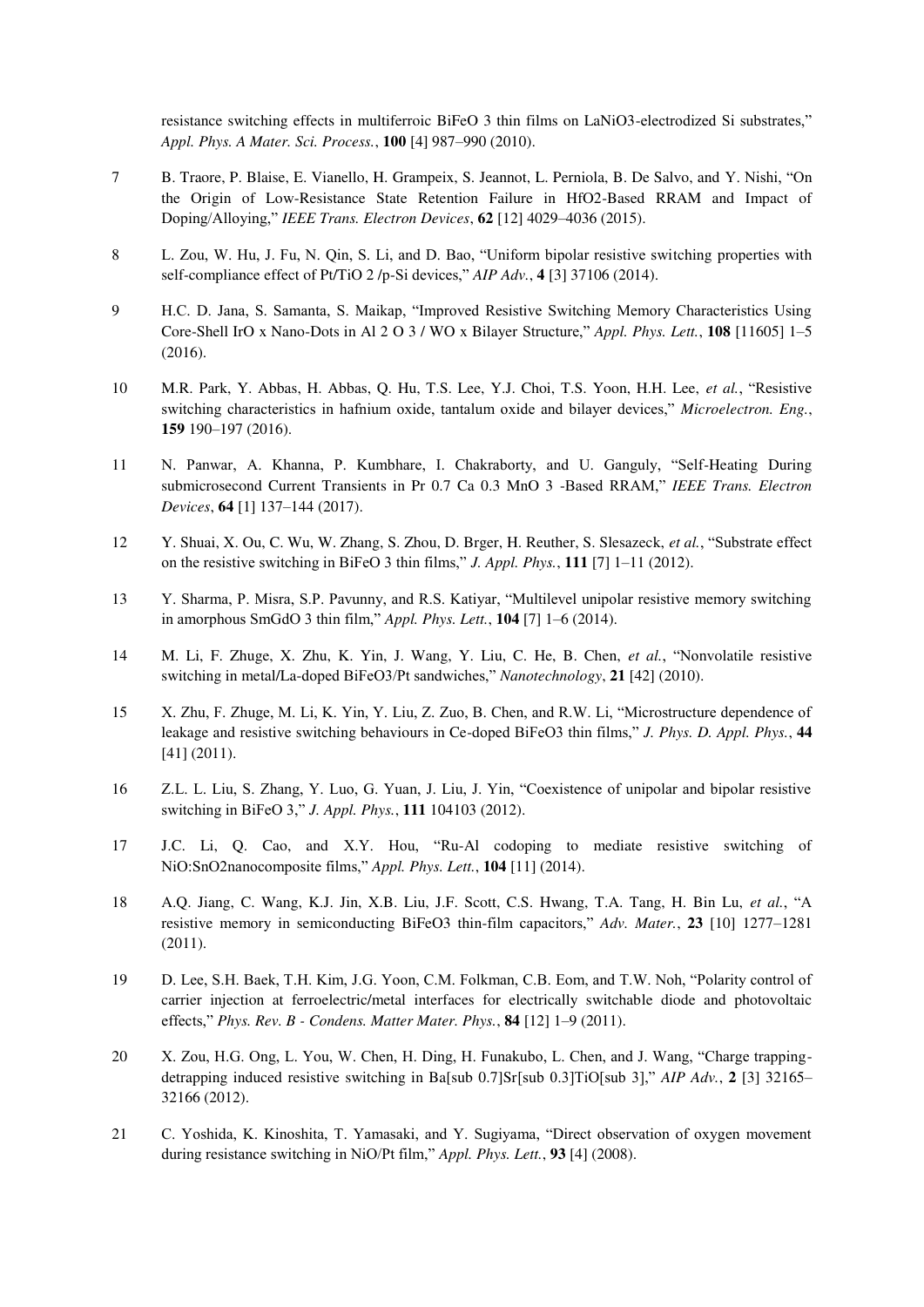- 22 U. Celano, Y.Y. Chen, D.J. Wouters, G. Groeseneken, M. Jurczak, U. Celano, Y. Chen, D.J. Wouters, *et al.*, "Filament observation in metal-oxide resistive switching devices Filament observation in metaloxide resistive switching devices," **121602** [2013] 1–4 (2013).
- 23 C. Pearson, L. Bowen, M.W. Lee, A.L. Fisher, K.E. Linton, M.R. Bryce, and M.C. Petty, "Focused ion beam and field-emission microscopy of metallic filaments in memory devices based on thin films of an ambipolar organic compound consisting of oxadiazole, carbazole, and fluorene units," *Appl. Phys. Lett.*, **102** [21] (2013).
- 24 D. Lee, D.J. Seong, I. Jo, F. Xiang, R. Dong, S. Oh, and H. Hwang, "Resistance switching of copper doped MoOx films for nonvolatile memory applications," *Appl. Phys. Lett.*, **90** [12] 1–4 (2007).
- 25 C.B. Lee, B.S. Kang, A. Benayad, M.J. Lee, S.E. Ahn, K.H. Kim, G. Stefanovich, Y. Park, *et al.*, "Effects of metal electrodes on the resistive memory switching property of NiO thin films," *Appl. Phys. Lett.*, **93** [4] (2008).
- 26 K. Tsunoda, Y. Fukuzumi, J.R. Jameson, Z. Wang, P.B. Griffin, and Y. Nishi, "Bipolar resistive switching in polycrystalline TiO2 films," *Appl. Phys. Lett.*, **90** [11] 1–4 (2007).
- 27 C.B. Lee, B.S. Kang, M.J. Lee, S.E. Ahn, G. Stefanovich, W.X. Xianyu, K.H. Kim, J.H. Hur, *et al.*, "Electromigration effect of Ni electrodes on the resistive switching characteristics of NiO thin films," *Appl. Phys. Lett.*, **91** [8] 1–4 (2007).
- 28 J. Hou, S.S. Nonnenmann, W. Qin, and D.A. Bonnell, "Size dependence of resistive switching at nanoscale metal-oxide interfaces," *Adv. Funct. Mater.*, **24** [26] 4113–4118 (2014).
- 29 I. Valov, E. Linn, S. Tappertzhofen, S. Schmelzer, J. Van Den Hurk, F. Lentz, and R. Waser, "Nanobatteries in redox-based resistive switches require extension of memristor theory," *Nat. Commun.*, **4** 1771–1779 (2013).
- 30 B. Sun, Y. Liu, W. Zhao, and P. Chen, "Magnetic-field and white-light controlled resistive switching behaviors in Ag/[BiFeO 3 /γ-Fe 2 O 3 ]/FTO device," *RSC Adv.*, **5** [18] 13513–13518 (2015).
- 31 B. Sun, J. Wu, X. Jia, and P. Chen, "Photo-regulated magnetism and photoferroelectric effect in BiFeO inf>3 </inf> nanoribbons at room temperature," *Scr. Mater.*, **105** 26–29 (2015).
- 32 A. Tsurumaki, H. Yamada, and A. Sawa, "Impact of Bi deficiencies on ferroelectric resistive switching characteristics observed at p-type schottky-like Pt/Bi 1-δFeO 3 interfaces," *Adv. Funct. Mater.*, **22** [5] 1040–1047 (2012).
- 33 J. Wu, J. Wang, D. Xiao, and J. Zhu, "Resistive hysteresis in BiFeO3 thin films," *Mater. Res. Bull.*, **46** [11] 2183–2186 (2011).
- 34 J. Wu, X. Wang, B. Zhang, J. Zhu, and D. Xiao, "Orientation dependence of resistive hysteresis in bismuth ferrite thin films," *J. Alloys Compd.*, **569** 126–129 (2013).
- 35 J.J. Huang, T.C. Chang, C.C. Yu, H.C. Huang, Y.T. Chen, H.C. Tseng, J.B. Yang, S.M. Sze, *et al.*, "Enhancement of the stability of resistive switching characteristics by conduction path reconstruction," *Appl. Phys. Lett.*, **103** [4] 1–5 (2013).
- 36 J.M. Luo, S.P. Lin, Y. Zheng, and B. Wang, "Nonpolar resistive switching in Mn-doped BiFeO 3 thin films by chemical solution deposition," *Appl. Phys. Lett.*, **101** [6] 62902 (2012).
- 37 K. Yin, M. Li, Y. Liu, C. He, F. Zhuge, B. Chen, W. Lu, X. Pan, *et al.*, "Resistance switching in polycrystalline BiFeO3 thin films," *Appl. Phys. Lett.*, **97** [4] 1–4 (2010).